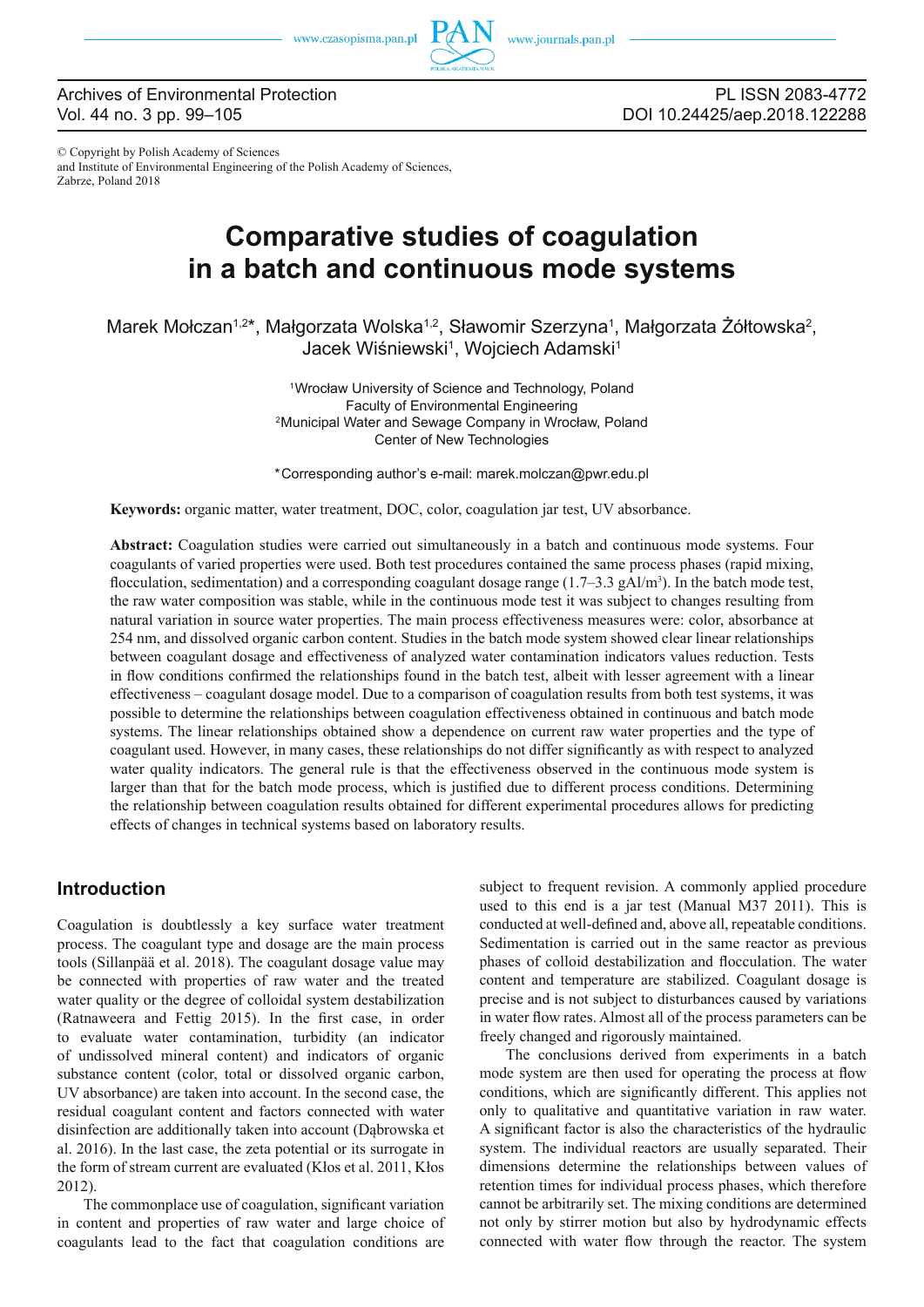## 100 M. Mołczan, M. Wolska, S. Szerzyna, M. Żółtowska, J. Wiśniewski, W. Adamski

of pipes connecting the tanks containing individual process phases is also of importance. Even if criteria concerning the flow speed regime are fulfilled, then the piping geometry, mounted fittings and similar factors, to a greater or lesser degree, favor hydraulic impulses, gas accumulation, precipitate accumulation and coagulation floc break up.

Finally, the effects of coagulation in a continuous mode system are the result of chemical and physical transformations of coagulation substrates caused by interaction with the coagulant and complex process operating conditions. The complexity of these conditions is significantly greater in this case than in a batch mode system. Despite these differences, many years of operating experience indicate that finding a relationship between the process effects in batch mode and flow type systems is possible. Seeking the nature of this relationship, on the basis of small-scale batch and continuous flow laboratory systems, was the main purpose of the study.

### **Experimental section**

#### *Test procedures*

In the initial stage of the study, four coagulants out of ten tested were chosen. The choice was not only based on contamination removal effectiveness, but above all on variation in properties and purchase costs  $(C1 < C3 < C2 < C4)$ . At this stage the dosage ranges were determined, establishing limits where a change in dosage yields clear changes in contaminant removal effectiveness, and with the ranges being within the limits of economic viability.

Studies in the flow type system  $(100 \text{ dm}^3/\text{h})$  were conducted in an experimental system equipped with rapid and slow mixing chambers and a lamella plate clarifier with concurrent flow pattern (Fig. 1). The studies were carried out in four cycles (4 x 5 days, four weeks in late July and early August). In each cycle, a different coagulant was tested, and during each day a different coagulant dosage was used. For each dosage, three series of measurements were performed for both raw and treated water. The first series of measurements took place after about 16 hours of continuous system operation to allow for operating conditions to stabilize. Subsequent measurement series were performed at two hour intervals, after which the change in dosage/coagulant type was made to perform another 24 hour measurement cycle. Treated water samples were taken with a delay relative to raw water samples resulting from the water retention time in the treatment system (40 minutes). The base for agreement in results between batch and continuous mode systems was taken to be the coagulant type and dosage, as well as flocculation conditions. The flocculation time in a continuous mode system was 19 minutes, and the sedimentation time about 20 minutes. The relatively short sedimentation time was of secondary importance, since only indicators of dissolved substance content were used for evaluating process effectiveness. The mixing intensity was selected experimentally based on observation of floc formation and were 200 rpm and 40 rpm for rapid and slow mixing respectively. Minimal mixing intensity which caused whole reactor volume opacification with coagulant dosing, within no more than 60 seconds, were chosen for fast mixing. As well minimal mixing intensity which caused flocs formation without sedimentation was chosen for flocculation step.

For each coagulant, a jar test was performed in the full range of dosages used in the continuous mode system (1.7–3.3 gAl/m<sup>3</sup>). The process was performed with the use of a laboratory flocculator and glass beakers filled with  $1 \text{ dm}^3$  water samples. Coagulant dissolution was performed for 2 minutes at a stirrer speed of 150 rpm. During flocculation (20 min), the stirrer speed was reduced to 20 rpm. Mixing intensity parameters were established with the same criteria as for continuous mode system. The samples then underwent sedimentation for one hour. Analysis was performed on raw water and water decanted after sedimentation.

### *Materials*

Coagulation was performed on water from the Oława and Nysa Kłodzka rivers, the sourced for water supply purposes of the city of Wrocław. Its characteristics, with respect to all measurement cycles, are shown in Table 1.

In this study four coagulants were used whose characteristics are summarized in Table 2. All were aluminum coagulants. Aluminum sulphate (C1) was the simplest structurally.



Fig. 1. Schematic of the test flow system with supply pump (1), raw water tank (2), flocculation chamber (3), settling tank (4), system for dosing coagulant into the rapid mixing chamber (5) and flow (Q), pH, and temperature (T) measurement points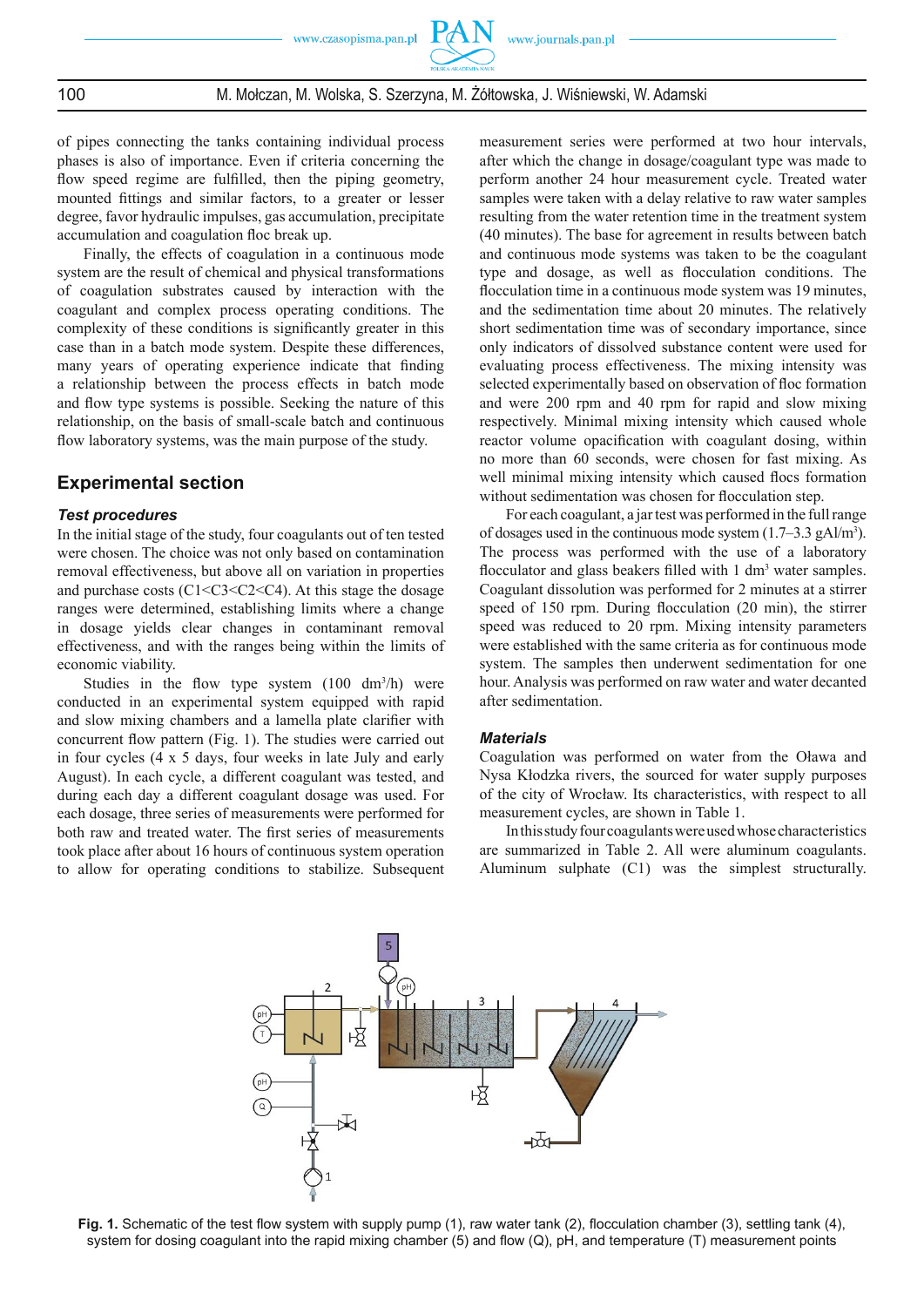

### Comparative studies of coagulation in a batch and continuous mode systems 101

Subsequent coagulants (C2-C4) were polyaluminum chlorides, differing mainly due to their metal content (5.3–10.5%) and degree of hydrolization (basicity) – ranging from  $37\%$  (C3) through  $70\%$  (C2) to  $85\%$  (C4). The applied doses of coagulant were homogenous in terms of metal (aluminum) content. The aim of this study was not comparing the effectiveness of coagulants but to verify if and to what degree the type of coagulant used influences the relationships between results obtained in batch and continuous mode systems.

#### *Apparatus and analysis*

This study made used of the following analytical apparatus: a Hach HQ40d multiparameter meter (temperature, pH, conductivity), a Shimadzu UV-1800 spectrophotometer (color at 340 nm and 410 nm, UV absorbance at 254 nm), a Hach 2100AN turbidimeter (turbidity) and a HiperTOC Thermo Scientific total organic carbon analyzer, working in an oxidation with ammonium persulfate mode (DOC). Alkalinity was determined by titration according to PN-EN ISO 7887:2012. Samples for spectrophotometric and dissolved organic carbon (DOC) analysis were fi ltered through a 0.45 μm membrane filter. All analyses were performed according to Polish standards.

The performance of color analysis at wavelength of 340 nm and 410 nm results from the provisions of Polish Standard PN-EN ISO 7887:2012, which allows for the determination of

|  | Table 1. Variation in raw water parameters used in tests with coagulants C1-C4 in the batch mode system (BM) |  |                           |  |  |  |
|--|--------------------------------------------------------------------------------------------------------------|--|---------------------------|--|--|--|
|  |                                                                                                              |  | and flow type system (FS) |  |  |  |

| Test                                           | $C1$ (BM)     | $C2$ (BM)     | $C3$ (BM)     | C4 (BM)       |  |
|------------------------------------------------|---------------|---------------|---------------|---------------|--|
| Parameter                                      | $C1$ (FS)     | $C2$ (FS)     | $C3$ (FS)     | $C4$ (FS)     |  |
|                                                | 24.1          | 21.0          | 22.6          | 25.6          |  |
| Temperature, °C                                | $22.6 - 25.3$ | $20.8 - 22.3$ | $21.0 - 24.2$ | $23.3 - 25.4$ |  |
|                                                | 7.55          | 7.86          | 7.74          | 7.85          |  |
| pH, -                                          | $7.34 - 7.53$ | 7.38-7.63     | 7.56-7.81     | 7.62-7.97     |  |
|                                                | 372           | 370           | 369           | 354           |  |
| Conductivity, µS/cm                            | 368-375       | 364-375       | 360-372       | 346-361       |  |
|                                                | 122           | 117           | 116           | 114           |  |
| Alkalinity, gCaCO <sub>3</sub> /m <sup>3</sup> | $115 - 122$   | 116-121       | $112 - 120$   |               |  |
|                                                | 16.5          | 15.6          | 22.1          | 8.7           |  |
| Turbidity, NTU                                 | $1.3 - 28.7$  | $1.4 - 30.7$  | $9.0 - 48.4$  | $5.3 - 27.6$  |  |
| Color 410 nm, gPt/m <sup>3</sup>               | 15.5          | 17.6          | 20.5          | 18.4          |  |
|                                                | $10.2 - 17.5$ | $16.7 - 19.0$ | 18.2-24.2     | $17.4 - 19.3$ |  |
|                                                | 9.0           | 10.0          | 10.6          | 9.8           |  |
| Color 340 nm, gPt/m <sup>3</sup>               | $8.4 - 10.1$  | $9.7 - 10.3$  | $9.8 - 11.4$  | $10.0 - 10.5$ |  |
| Absorbance 254 nm, m <sup>-1</sup>             | 9.8           | 10.2          | 10.7          | 9.2           |  |
|                                                | $9.3 - 10.5$  | $9.6 - 10.5$  | $10.2 - 11.0$ | $10.2 - 11.6$ |  |
|                                                | 4.6           | 4.6           | 4.6           | 4.4           |  |
| DOC, gC/m <sup>3</sup>                         | $3.7 - 4.8$   | $3.7 - 4.4$   | $4.1 - 5.0$   | $4.1 - 4.8$   |  |
|                                                | 2.1           | 2.2           | 2.3           | 2.1           |  |
| SUVA, m <sup>3</sup> /gC·m                     | $2.1 - 2.6$   | $2.3 - 2.7$   | $2.1 - 2.6$   | $2.3 - 2.6$   |  |

#### **Table 2.** Characteristics of coagulants used in the study

| Coagulant code             | С1            | C <sub>2</sub> | C <sub>3</sub> | C4                |  |
|----------------------------|---------------|----------------|----------------|-------------------|--|
| Commercial name            | <b>ALS</b>    | PAX XL3        | <b>PAX 16</b>  | <b>PAX XL1910</b> |  |
| $Al^{3+}$ content,%        | $4.2 \pm 0.2$ | $5.3 \pm 0.3$  | $8.2 \pm 0.2$  | $10.5 \pm 0.5$    |  |
| CI content,%               |               | $13.0 \pm 2$   | $19 + 2.0$     | $6.0 \pm 0.5$     |  |
| Basicity <sup>1</sup> ,%   |               | $70 + 5$       | $37 + 5$       | $85 + 5$          |  |
| $pH, -$                    | $2.4 \pm 0.5$ | $2.5 \pm 0.5$  | $1.0 \pm 0.2$  | $4.0 \pm 0.5$     |  |
| Density, g/dm <sup>3</sup> | $1310 \pm 10$ | $1210 + 40$    | $1330 + 20$    | $1280 + 30$       |  |
| <b>Modifiers</b>           |               | $Na+$          |                |                   |  |

1) The percent of coagulant basicity represents the portion of acidity of alum that has been preneutralized.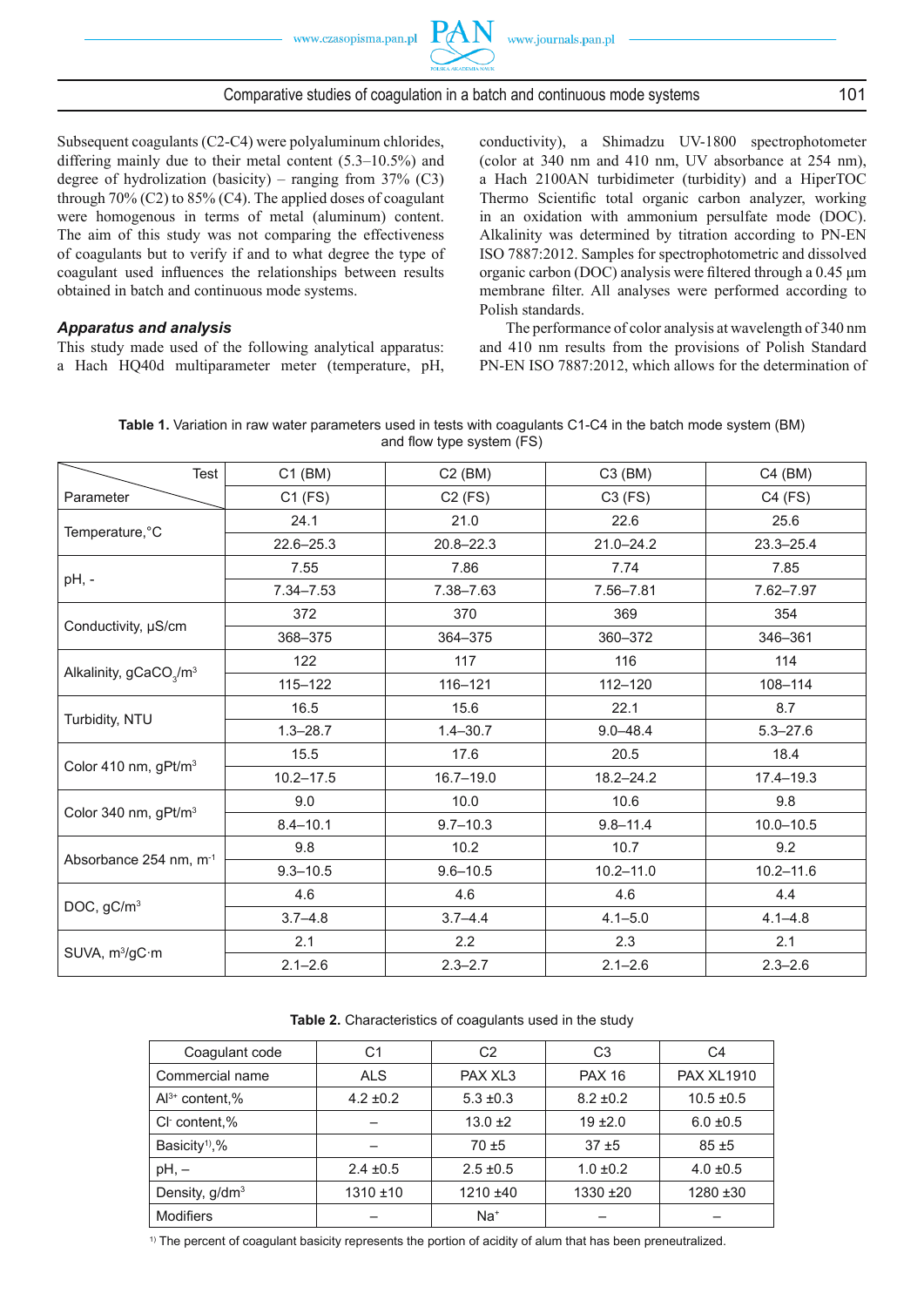102 M. Mołczan, M. Wolska, S. Szerzyna, M. Żółtowska, J. Wiśniewski, W. Adamski

color at 410 nm (recommended by sanitary services) as well as at conditions of maximum absorbance observed for specific natural water source (in this case 340 nm).

Due to non-standard sedimentation conditions in the continuous flow system (only 20 minutes settling time in order to retain a flocculation time similar to that in the batch mode system), data concerning turbidity are not presented, despite being collected during the study.

### **Results and discussion**

The studied water was characterized by a relatively low susceptibility to treatment with the coagulation process, which is shown by an average organic substance content (Table 1), the water alkalinity value (about.  $110-120$  gCaCO<sub>3</sub>/m<sup>3</sup>) and a small value of specific UV absorbance  $(2-3 \text{ m}^3/\text{gC} \cdot \text{m})$ (US EPA 1998, Edzwald and Tobiason 1999, Volk et al. 2000, Machi and Mołczan 2016).

The variability in the characteristics of the source water (Table 1) well illustrates one of the main differences between coagulation conditions in batch and continuous mode systems. For example, raw water turbidity in the batch mode system with coagulant C3 was 22 NTU, while during a continuous flow test conducted for five days it changed in the range of 9–48 NTU (Table 1). However, in majority of cases, the values of raw water quality indicators in the batch mode system were contained in the range observed for the continuous mode system, which testifies that the quality of water used for the batch mode test is representative of the flow system.

In the range of coagulants and dosages used, linear relationships were found between the coagulant dosage and the effectiveness of decreasing the analyzed water contamination indicators in the batch mode system (Fig. 2). The values that were found for the linear determination coefficients show that the linear nature of these relationship is not accidental (in many cases  $R^2 > 0.99$ ). The nature of this relationship, resulting from the mechanisms of the coagulation process, should be maintained when conducting the process at flow conditions.

Regardless of the coagulant used, its dosage and the variability in source water composition, the effectiveness in reducing the values of individual parameters is characterized by the series: color at 410 nm > color at 340 nm >  $UV_{.54}$  > DOC. Only in the case of coagulant C4 similar effectiveness values were found for DOC and absorbance at 254 nm.

Studies on flow conditions confirmed the relationships found in the batch mode system, but with a smaller correspondence of the results with the linear relationship between process effectiveness and coagulant dosage (Fig. 3). Out of 16 series of data, only for four the determination coefficient was  $R^2 > 0.9$ , in eight cases  $R^2 > 0.8$ , and in two  $R^2 < 0.5$ . The rule, however, was a greater removal effectiveness in the continuous mode system. There is no clear evidence, but it is possible that the cause lies in the scale of the installation and in the movement of the liquid itself, which in the continuous mode system occurs not only during flocculation but also during sedimentation step. A larger reactor potentially allows for greater potential of interaction between agglomerate particles and dissolved pollutants. Furthermore, reactions connected with this do not stop at the stage of suspension separation in the settling tank, where the floccules still have the possibility to grow and contact the counterflowing water. It must be noted that the difference in scale causes more intense gas exchange and a faster transfer of carbon dioxide into the atmosphere in the laboratory scale batch mode reactor (Letterman and Yiacoumi 2011). Therefore, larger reactors are characterized by a lower post-coagulation pH value, which generally increases the process effectiveness (Świderska et al. 2008).



**Fig. 2.** Effect of coagulant dosage on coagulation effectiveness with C1-C4 coagulants for the batch mode system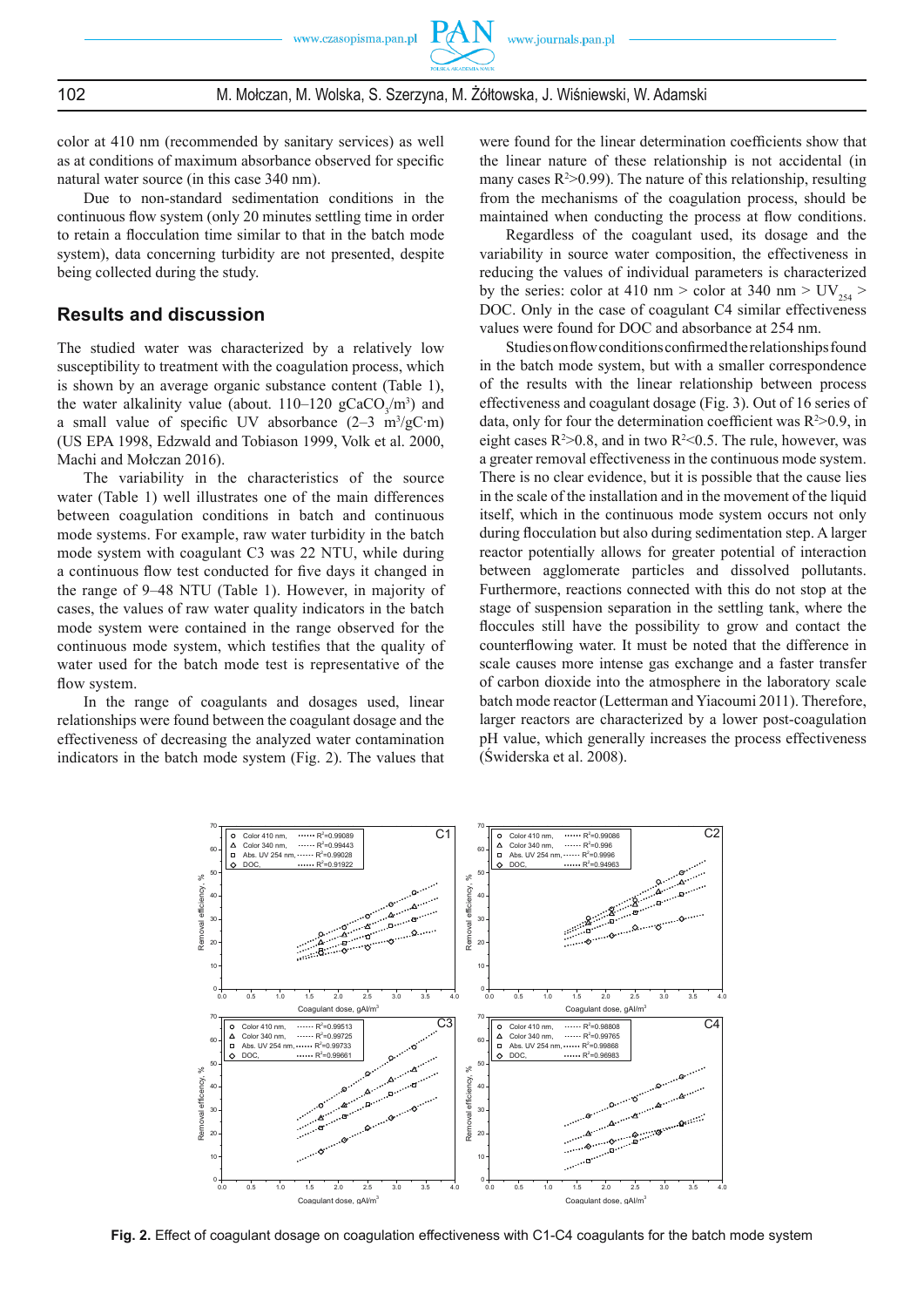



### Comparative studies of coagulation in a batch and continuous mode systems 103

Fig. 3. Effect of coagulant dosage on coagulation efficiency with coagulants C1-C4 in the continuous mode system

A linear equation in slope–intercept form has two factors, which may be subject to interpretation. The intercept shows the reaction of the treated medium on introduction of coagulant (the greater value illustrates more intense reaction). On the other hand, the slope value indicates the sensitivity of the reaction to increases in coagulant dosages. In this aspect, the results from the batch and continuous mode were not completely coincidental. Whereas in the batch test the greatest sensitivity to coagulant dosage was found for coagulant C3, in the flow study this was true for coagulant C2. Such effects may also be connected with different process conditions characteristic to given reactor system.

The linear relationship between coagulation effectiveness and coagulant dosage, observed particularly clearly in the batch system, also allows for finding a linear relationship directly connecting the results of tests in batch and continuous mode systems (Fig. 4). Agreement with the linear relationship is in this case similar to that obtained for the continuous mode system. The character of this relationship indicates that, as expected, it will be dependent of the current characteristics of treated water and the type of coagulant used. On the other hand, it may be somewhat independent of quality indicators of water undergoing treatment. This may be clearly seen with respect to results from coagulants C2 and C3. In the case of remaining coagulants, the color indicator at 410 nm for coagulant C1, and DOC along with, to a limited degree, UV at 254 nm absorbance (slope value similar to that for other indicators) for coagulant C4 are the exceptions (Fig. 4).

Due to differences in composition of water undergoing treatment with individual coagulants, a direct comparison of their effectiveness is not possible. Based on the results obtained, it may be concluded that the relationship between coagulation effectiveness in the batch and continuous mode studies may be specific to a given coagulant. This results from,

among other things, different effectiveness ranges found for individual coagulants, where the differences in raw water composition were not significant, e.g. with respect to coagulant C1 and C2 (Fig. 4). It is a well-known fact that besides NOM properties (Su et al. 2017) there are also several properties of coagulants (e.g. degree of polymerization, basicity, etc.) that may cause diverse impacts on organics removal efficiency (Liu et al. 2009, Yang et al. 2011, Lin et al. 2014, Dąbrowska 2016, Zhang et al. 2017). Therefore, coagulants of broadened spectrum of activity, like ion exchange coagulants (Zhao et al. 2016), might play the special role in the future.

Color is a unique water quality indicator, because it may be directly evaluated by the consumer, yet it does not have a clearly specified limit value (MH Regulation 2017). Various methods of color measurement are not however in agreement with the values obtained. Measurement of raw and coagulated water conducted for wavelengths of 410 nm and 340 nm have shown that color values at 410 nm were always greater. At the same time, a strict linear relationship was found between these two water color values. However, linear relationships between the two indicators were different for raw and coagulated water. This relationship may also change in subsequent water treatment stages. The choice of color measurement method therefore is of importance in evaluating the effectiveness of subsequent water treatment stages.

Several jar test experimental procedures could be used for various coagulation parameters optimizing (Ramphal and Sibiya 2014) but batch method results will never be in full conformity with continuous flow system effects. For technical unit operation (with fixed size of reactors and agitators) coagulant type and dosage are key operating parameters. For specified coagulant and determined raw water composition jar test treatment efficiency could be related to flow system efficiency. Performed research indicates that it could be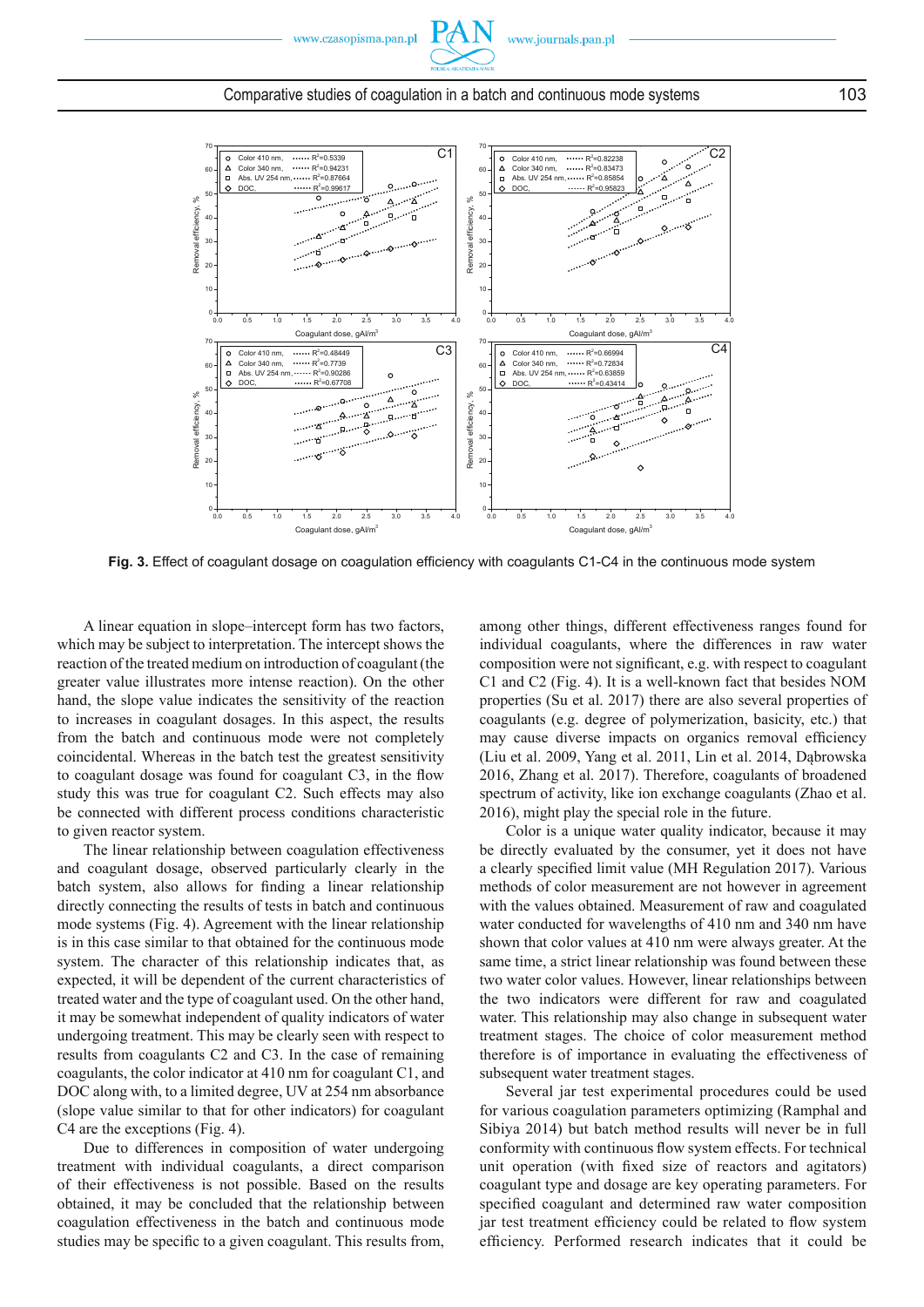



**Fig. 4.** Relationship between coagulation effectiveness in continuous mode and batch mode systems

a linear relation. Batch method is not a treatment option but it is often exploit solution helpful to setting technical scale flow mode system parameters. The research had a case study character, but compared with other literature reports could also be used for the future evaluation relationships of more general sense.

# **Conclusions**

In the studied coagulant dosage range a clear linear relationship was found between the dosage and coagulation effectiveness. Due to the variation in process determinants, typical for continuous mode systems (especially with respect to raw water quality), the linear character of this relationship was more visible in results from the batch mode system. By comparing the coagulation results in both test systems it was possible to find the relationships between the effectiveness found in batch and continuous mode systems. The resulting relationships show a dependence on the characteristics of water being treated and the type of coagulant used. However, in many cases these relationships do not differ with respect to the analyzed water quality indicators. The general rule is that the effectiveness of coagulation observed in the continuous mode system is greater than that observed in the batch mode system.

It should be noted that the research flow reactor differs both structurally and hydraulically from devices on a technical scale. As a batch mode system is an imperfect process model, so is a laboratory flow system only similar to technical-scale systems. Nevertheless, due to the impossibility of conducting experiments directly in installations treating water for human consumption, every possibility of predicting the operating effects of such installations based on available research methods is valuable.

# **Acknowledgements**

This article was written as part of the National Center for Research and Development grant (PBS3/B9/44/2015) titled "Testing of efficiency of new water treatment technologies as a step to change attitudes towards development of the water supply sector" (WODTECH), conducted by a consortium of Municipal Water and Sewage Company in Wrocław and the Wrocław University of Science and Technology.

# **References**

- Dąbrowska, L. (2016). Removal of organic matter from surface water using coagulants with various basicity, *Journal of Ecological Engineering*, 17, 3, pp. 66–72.
- Dąbrowska, L., Ogrodnik, A. & Rosińska, A. (2016). Effect of the efficiency of organic matter removal by coagulation on THM concentration in chlorinated water, *Annual Set The Environment Protection*, 19, 2, pp. 455–467. (in Polish)
- Edzwald, J.K. & Tobiason, J.E. (1999). Enhanced coagulation: US requirements and a broader view, *Water Science and Technology*, 40, 9, pp. 63–70.
- Kłos, M., Gumińska, J. & Barbusiński, K. (2011). Application of stream current analyzer and particle counter to coagulation control in water treatment, *Architecture Civil Engineering Environment*, 4, 3, pp. 109–116.
- Kłos, M. (2012) Use of the stream current analyzer for the control of sweep coagulation, *Ochrona Środowiska*, 34, 2, pp. 15–18. (in Polish)
- Letterman, R.D. & Yiacoumi, S. (2011). Coagulation and Flocculation, In: Water Quality and Treatment: A Handbook on Drinking Water, 6th edition, Edzwald, J.K. (Ed.)., McGraw-Hill, 2011.
- Lin, J.-R., Huang, C., Dempsey, B. & Hu, J.-Y. (2014). Fate of hydrolyzed Al species in humic acid coagulation, *Water Research*, 56, pp. 314–324.
- Liu, H., Hu, C., Zhao, H. & Qu, J. (2009). Coagulation of humic acid by PACl with high content of Al13: The role of aluminum